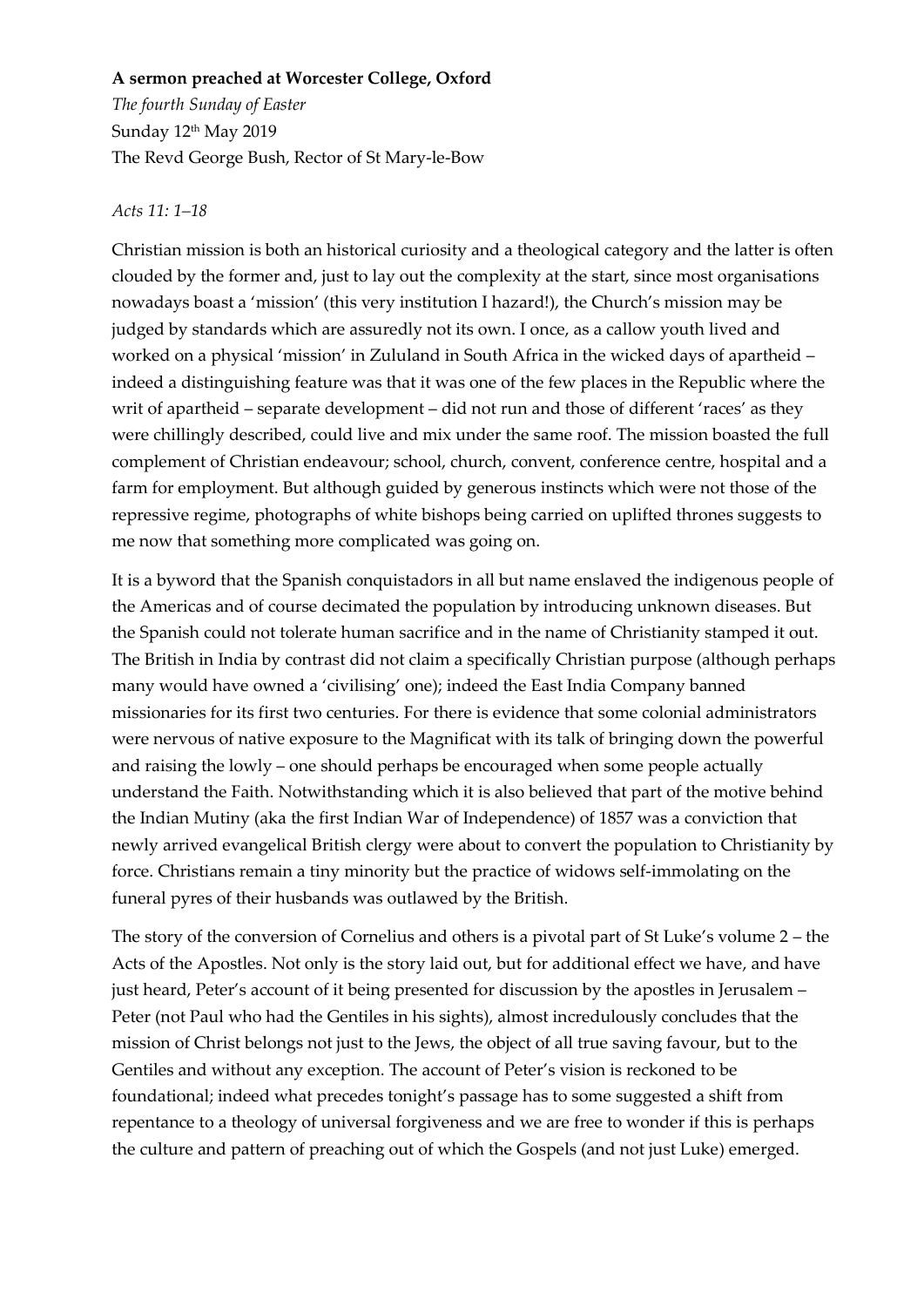Luke as a historian is plainly suggesting that this – the saving Christ – is not a turn of Hebrew culture but rather is normative for a new historical order.

The question of how Christians regard people of other faith and of none is of more than historical interest and is perhaps unusually difficult to navigate when exclusive claims to salvation through Christ are still current. It might be taken that a settled view – espoused at Canterbury and Rome – is that other religions are far from demonic or heathen, have wellsprings of wisdom and can lead to gracious acts; they are worthy objects for respect and collaboration. Mission amongst the Jews is rare and has seldom been successful. Oliver Cromwell gets the credit for allowing Jews back into these islands and for supposedly commercial reasons – in fact he also espoused a form of Christianity which insisted that unless the Gospel was preached to the Jews there could be no Second Coming of Christ. Peter's vision leads him to think that Gentiles might be Christian but not conversely that Jews are unlikely to be; although the abandonment of food taboos surely made that problematic.

The Church of England is currently absorbed by 'mission'; every document and every conversation requires a nod to this totem. It was at one stage suggested to me that to access ancient monies to restore my Christopher Wren tower (his largest and most ludicrous) I would need to prove how it might assist the mission of my parish. This concept which enjoys such currency is of limited imaginative reach and seems to involve the creation of new patterns of Christian community unconcerned with historic liturgy, iconography and culture (let alone Evensong!) and with a recourse to an exclusivist theology of salvation. That of course is my shorthand and may be treated as a parody. It seems to me as I enter the home straight of active ministry that this is not much more than a last throw of the dice and that the abandonment of Christian cultural norms in favour of an accessible spirituality will neither feed individuals nor change society.

At the same time the Church is pressing with vigour a repair of its neglect of diversity and especially as it relates to sex (or gender) and ethnic origin; although it continues to maintain a dishonest fudge about sexuality which is destined to confuse and frustrate this generation. To hold mission and diversity together seems to require a consistent and thoroughgoing anthropology. A concept of mission which is ultimately little more than the sifting of the confessional from the unbelieving is an endorsement of a view of human nature which is divisive and not diverse. If that is all mission is, then it could readily become the handmaid of the monoculturalism which is the new scoundrel of extreme politics. Disturbingly it is those most convinced by the 'mission' agenda who are least enlivened by diversity – an inconsistency which I hazard will prove unsustainable.

Arguably Peter's vision is one of multiculturalism, although he would have had a limited grasp of other cultures. There have been experiments at least as successful as our own. Muslims lived in Spain from the 8th to the 15th century and for many who follow Islam today, this is the period of greatest pride and hence deepest regret. In the early 10th century a Caliphate was declared in Cordoba, a city destined to sport a population of 500,000 including not just Muslims but Jews and Christians (some of them seeking refuge from the Church as heretics). It is